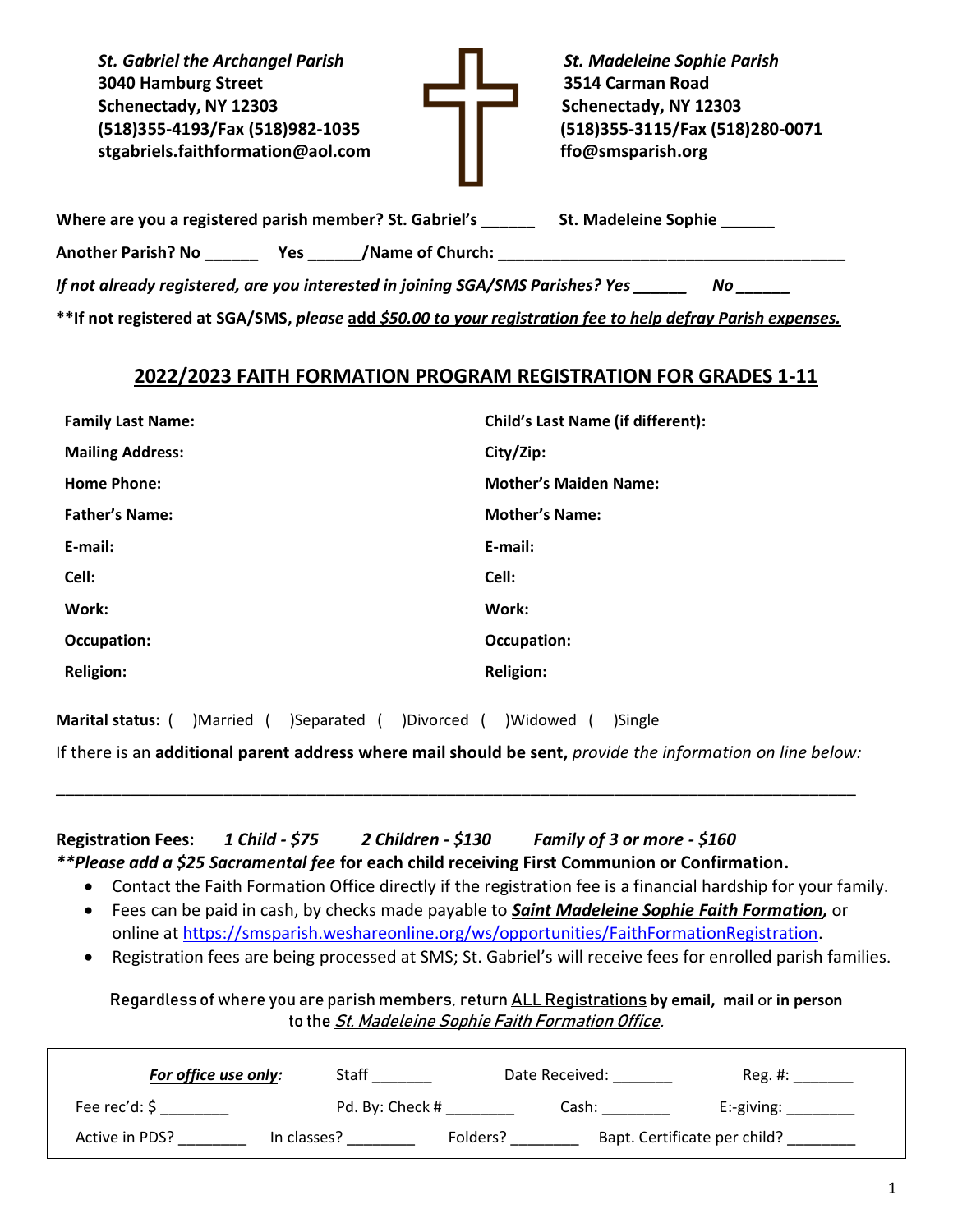# **SMS/SGA FAITH FORMATION SESSION SCHEDULE - GRADES 1 TO 11**

#### **Important:** *Classes are filled on a first come, first served basis and can only be offered if there are enough students enrolled and catechists to teach them.*

| <b>Session</b> | Grade                 | Day/Time                                             | <b>Students Meet:</b>                                                                |
|----------------|-----------------------|------------------------------------------------------|--------------------------------------------------------------------------------------|
| ${A}$          | Grades 1-6            | Tuesday 5:00 - 6:00 PM<br>Weekly at SGA School Bldg. |                                                                                      |
| ${B}$          | Grades 1-6            | Thursday 4:00 - 5:00 PM                              | Weekly at SMS School Bldg. / Parish Hall                                             |
| ${C}$          | Grades 7-10           | Sunday 12 noon - 1:00 PM                             | 10 Sessions - SGA School Bldg.                                                       |
| ${D}$          | Grades 7-10           | Monday 6:30 - 7:30 PM                                | 10 Sessions - SGA School Bldg.                                                       |
| E              | <b>Grades 1, 3-10</b> | Independent Study - At Home                          | Complete Grade level book/required on-line<br>chapter reviews; Not for Grade 2 or 11 |
|                | Grade 11              | Dates/Times to be determined                         | <b>Confirmation Prep - SMS Parish Hall</b>                                           |

## *Use Session {letters} ABOVE to enroll each child in the SMS/SGA Faith Formation program***:**

|                                                                                                                                                                                                                                                                                  | Faith Formation Grade/Sept. 2022:______________School Grade _________School Name _____________________________   |  |
|----------------------------------------------------------------------------------------------------------------------------------------------------------------------------------------------------------------------------------------------------------------------------------|------------------------------------------------------------------------------------------------------------------|--|
|                                                                                                                                                                                                                                                                                  | Baptized Catholic? No __________ Yes at: _______________ St. Madeleine Sophie or __________________St. Gabriel's |  |
|                                                                                                                                                                                                                                                                                  |                                                                                                                  |  |
|                                                                                                                                                                                                                                                                                  |                                                                                                                  |  |
|                                                                                                                                                                                                                                                                                  | Faith Formation Grade/Sept. 2022:______________School Grade _________School Name _____________________________   |  |
|                                                                                                                                                                                                                                                                                  | Baptized Catholic? No __________ Yes at: _______________ St. Madeleine Sophie or _________________St. Gabriel's  |  |
|                                                                                                                                                                                                                                                                                  |                                                                                                                  |  |
|                                                                                                                                                                                                                                                                                  |                                                                                                                  |  |
|                                                                                                                                                                                                                                                                                  | Faith Formation Grade/Sept. 2022:_____________ School Grade ________ School Name__________________________       |  |
|                                                                                                                                                                                                                                                                                  | Baptized Catholic? No __________ Yes at: ________________ St. Madeleine Sophie or _________________St. Gabriel's |  |
|                                                                                                                                                                                                                                                                                  |                                                                                                                  |  |
|                                                                                                                                                                                                                                                                                  |                                                                                                                  |  |
| Please complete the information below if any of the following apply:                                                                                                                                                                                                             |                                                                                                                  |  |
|                                                                                                                                                                                                                                                                                  |                                                                                                                  |  |
|                                                                                                                                                                                                                                                                                  |                                                                                                                  |  |
| $\mathbf{L}_{\mathbf{u}}$ , $\mathbf{u}$ and $\mathbf{u}$ are the state of the state of $\mathbf{u}$ . At the state of the state of $\mathbf{u}$ and $\mathbf{u}$ and $\mathbf{u}$ are the state of $\mathbf{u}$ and $\mathbf{u}$ are the state of $\mathbf{u}$ and $\mathbf{u}$ |                                                                                                                  |  |

*Important:* **Are you registering a new child(ren) in the Faith Formation Program? Yes \_\_\_\_\_\_ No \_\_\_\_\_\_ If your child(ren) wasn't baptized at St. Gabriel's or St. Madeleine Sophie Church, a copy of his/her Baptismal Certificate from that church (including a non-Catholic church)** *is required to complete enrollment***.**